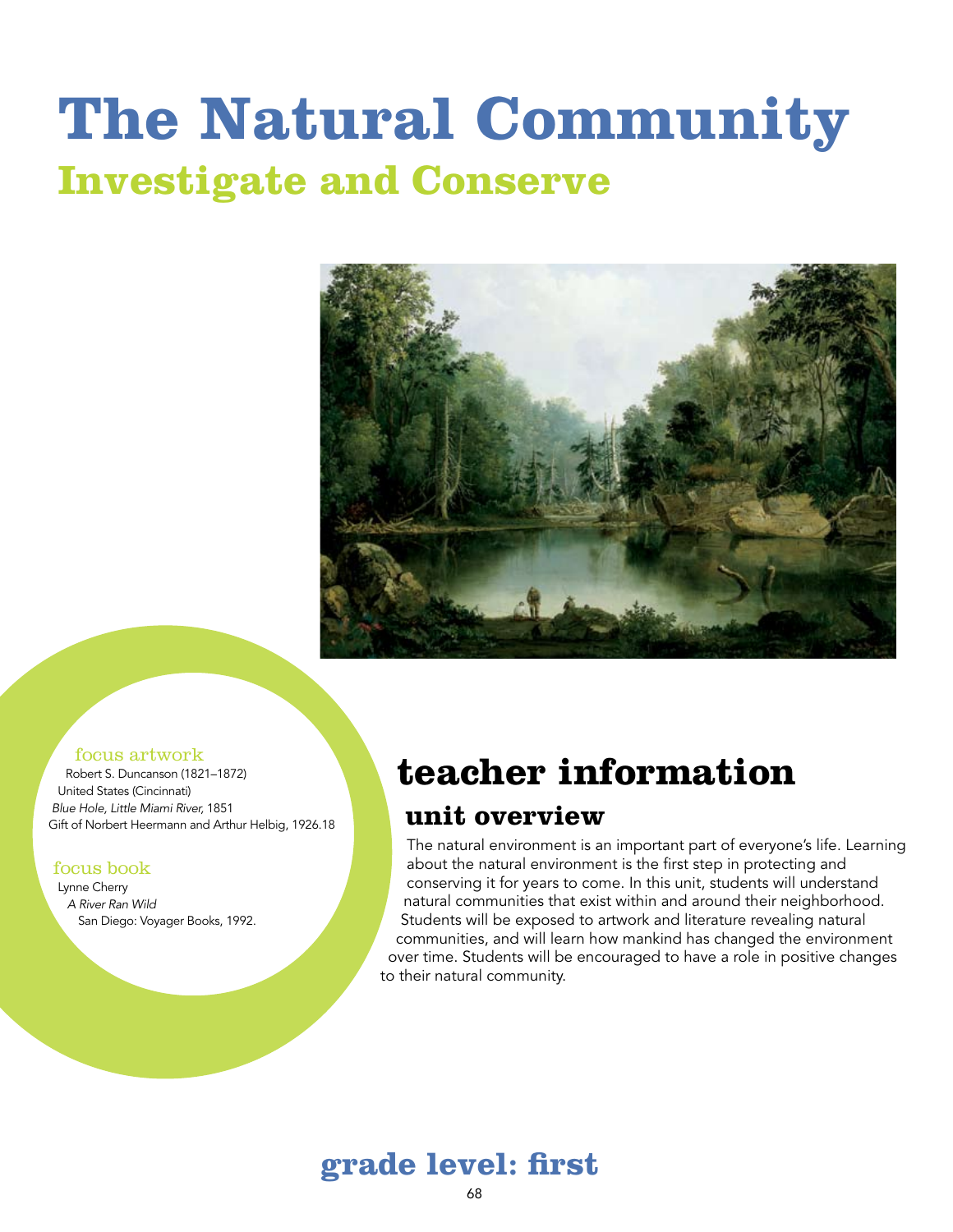## **unit objectives**

- Students closely examine several works from the Cincinnati Art Museum's permanent collection, including Focus Artwork *Blue Hole, Little Miami River* by Robert Scott Duncanson.
- Students explore the Focus Book *A River Ran Wild* by Lynne Cherry and participate in a discussion regarding the book's themes of natural community and conservation.
- Students engage in a role-playing activity, gaining knowledge and understanding about natural communities and how they function.
- Students participate in creating an artwork based on their knowledge of the natural community.

## **about the artist**

Robert S. Duncanson was born in Fayette, New York, around 1821. The son of free African-American parents, Duncanson's paternal grandfather, the illegitimate son of a Virginia slave owner, had been given freedom as a young man. The Duncanson family later settled in Monroe, Michigan, and became skilled in house painting, decorating, and carpentry. Desiring to become an artist, Duncanson left Michigan around 1840 for Cincinnati, which was at that time the economic and cultural center of the United States west of the Allegheny Mountains.

Upon his arrival, Duncanson settled in Mount Healthy, an area northwest of the city known for its abolitionist sympathies and home to a tightly knit group of African Americans. Although he was aware of the struggles he would face as an African American working in a city so close to the South, he soon received several commissions from Cincinnati citizens.

Among those interested in Duncanson was Nicholas Longworth (1783–1863), the city's greatest patron of the arts. Longworth commissioned Duncanson to create a series of landscape murals for his home, Belmont (now the Taft Museum of Art), and also financed Duncanson's trip to Europe to further his artistic studies. During April of 1853 to June of 1854, Duncanson became the first African-American artist to journey through Europe, making stops in London, Paris, and Florence. While on this excursion, his interest in painting landscapes increased.

After returning to Cincinnati, Duncanson continued to paint landscapes in addition to portraits of local abolitionists, including Longworth. His style of landscape painting was influenced by the Hudson River School painters, as well as a group of Cincinnati painters, including Worthington Whittredge (1820–1910) and William L. Sonntag (1822–1900). Duncanson would often go on painting excursions throughout the Ohio River Valley, accompanied by Whittredge and Sonntag.

With the outbreak of the Civil War in 1861, Duncanson traveled through the northern United States and Canada, hoping to escape the turmoil of the fighting and anti-African American fervor. Duncanson went on a second excursion to Europe in the summer of 1865, traveling to Scotland. While there, he received international acclaim from the British press.

By the late 1860s, Duncanson struggled with mental illness and believed that the spirit of a master artist possessed him. His delusions may have been brought on by his continuous exposure to lead-based paint, first as a housepainter and later as an artist. This exposure eventually led to the poisoning of his mind and body. Having spent his last years in Michigan, Duncanson died in a Detroit sanatorium on December 21, 1872.

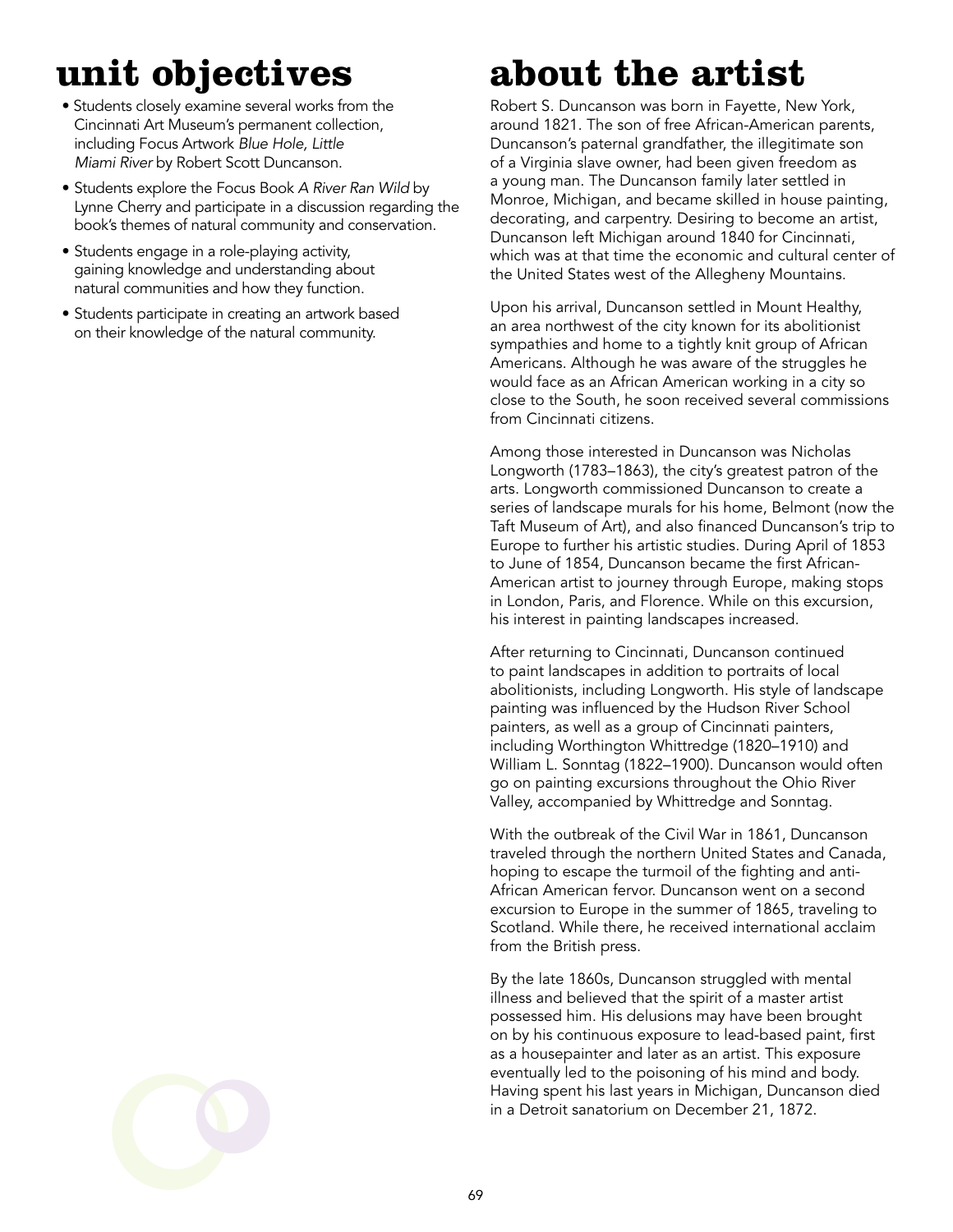### **about the art**

Robert S. Duncanson was greatly influenced by the Hudson River School painters, including such artists as Thomas Cole (1801–1848) and Asher B. Durand (1796– 1886). The Hudson River School painters likened America to the Garden of Eden. These painters saw the country's untamed wilderness as a source of national pride. Many Hudson River School artists lived and worked in the Hudson River Valley (New York) and in New England. Locally, Duncanson was influenced by a group of Cincinnati landscape painters, including Worthington Whittredge and William L. Sonntag.

The geography of Cincinnati and the surrounding region, with its lush river valleys and woodlands, attracted many landscape painters to the area. Duncanson and Sonntag would often wander throughout the area searching for locales to inspire their work. Since the 1830s, one popular spot for artists to paint near Cincinnati was a pool of water on the Little Miami River, known as Blue Hole. This picturesque area is located in what is now John Bryan State Park, near Yellow Springs, Ohio. Duncanson painted *Blue Hole, Little Miami River* in 1851.

In the painting, the waters of Blue Hole are calm and serene. The mirrorlike pool reflects the trees in the background as well as the clouds in the sky. At first glance this scene appears untouched by humans, until one observes three fishermen in the central foreground. In this area of the painting, Duncanson also included plants, flowers, and rocks as well as a few dead tree limbs. The foreground is darker than the rest of the painting, which draws the viewer's eyes toward the lighter middle and background areas, such as the water and the sky. Duncanson used a palette of cool colors, silvery blues and greens, to depict the water and especially the treetops in the background. He painted *Blue Hole, Little Miami River* with a feeling of softness and tranquility, which is apparent in the sensitive handling of the tree foliage.

### **information on focus book**

Lynne Cherry, *A River Ran Wild*

In *A River Ran Wild*, author Lynne Cherry shows the environmental history of the Nashua River Valley in Massachusetts. This book enables students to see the natural progression of environmental change, and how a few people became empowered to make a difference and clean up the natural community around their homes.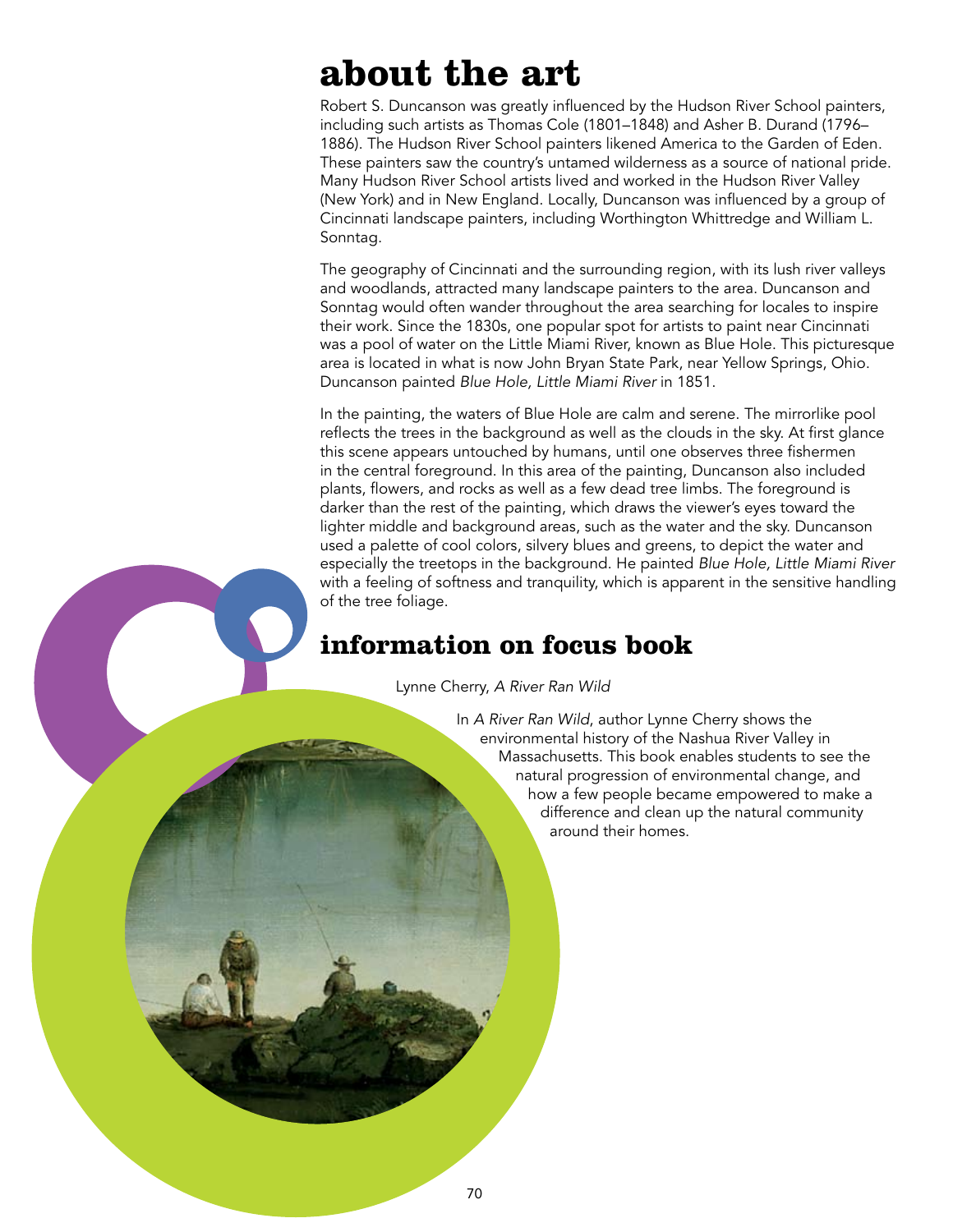**Lesson #1 Environmental Education 101**

### **time/setting**

Lesson setting: outdoor area and indoor classroom space

### **objectives**

- Students understand the concept and composition of the natural community.
- Students analyze the natural and human features of the community.
- Students evaluate the effects of change on the natural community.
- Students complete chart by relating relevant solutions to environmental changes.

### **vocabulary**

(Definitions from Merriam-Webster Online Dictionary www.webster.com)

- environment: *circumstances, objects, or conditions by which one is surrounded*
- habitat: *place or environment where a plant or animal naturally or normally lives and grows*
- woodland: *land covered with woody vegetation*
- wetland: *land or areas (as tidal flats or swamps) containing large amounts of ground moisture*
- grassland: *land on which the main plant forms are grasses*
- animals: *any of a kingdom (Animalia) of living things including many-celled organisms and often many of the single-celled ones (as protozoans) that typically differ from plants in having cells without cellulose walls, in lacking chlorophyll and the capacity for photosynthesis*

### **materials**

large board, chalk or dry-erase writing utensils permission slips (from parents and administrators) outdoor space

### **procedure**

1. Introduce students to their natural community. Natural communities can be as large as an entire rain forest, or as small as a sidewalk crack, but include the same basic elements: food, water, shelter, and space. Remember that space is relative. A sidewalk crack is not the right kind of space for the natural community for an elephant, but is just right for an anthill.

- 2. Explain to students that changes made to a natural community can be both good and bad. Pair students to help them remain focused on the exploration at hand. Explain what the boundaries of the outdoors exploration will be and where they are allowed to explore.
- 3. Take students outdoors to the natural community around your school. Allow students to explore natural communities looking for food, water, shelter, and space.
- 4. Return to classroom. Invite students to join in a brainstorming session about the natural community. Introductory questions may include:
	- What is the natural community?
	- What kinds of natural communities did you find?
	- What kinds of changes can happen in the natural community? Natural changes? Humanmade changes?
	- What kinds of changes did you see in our natural community?
- 5. Chart responses to questions on the board.

### **national standards**

#### **SCIENCE**

Standard 6: Understands relationships among organisms and their physical environments.

#### Language Arts

Standard 8: Uses listening and speaking strategies for different purposes.

#### Thinking and Reasoning

Standard 5: Applies basic trouble-shooting and problem-solving techniques.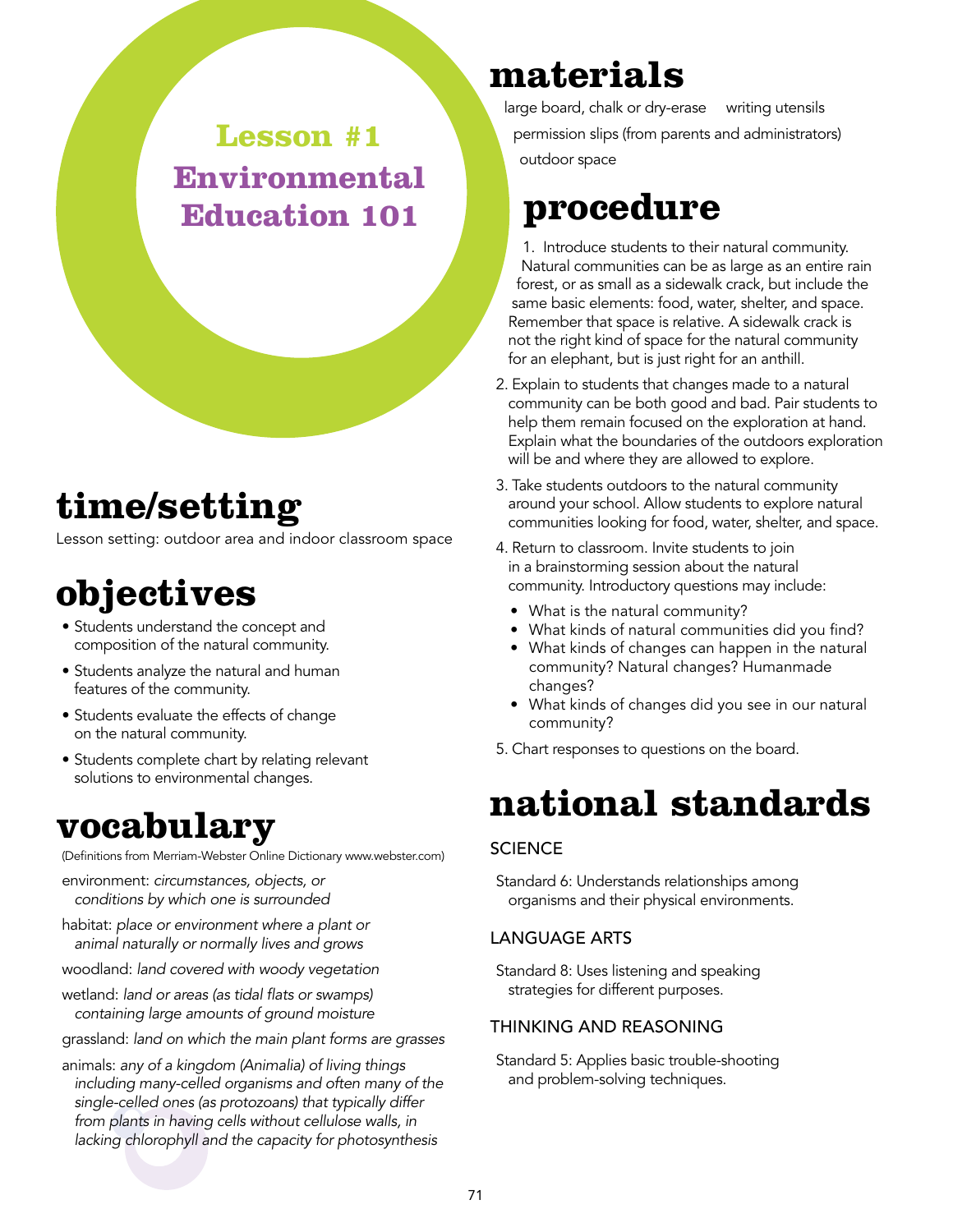**Lesson #2 Learning to Look Blue Hole, Little Miami River**

### **time/setting**

Large Group Time

### **objectives**

- Students closely examine the Focus Artwork *Blue Hole, Little Miami River.*
- Students learn and are able to place animals in appropriate natural community.

### **vocabulary**

(Definitions from Merriam-Webster Online Dictionary www.webster.com)

- environment: *circumstances, objects, or conditions by which one is surrounded*
- habitat: *place or environment where a plant or animal naturally or normally lives and grows*
- woodland: *land covered with woody vegetation*
- wetland: *land or areas (as tidal flats or swamps) containing large amounts of ground moisture*
- grassland: *land on which the main plant forms are grasses*
- animals: *any of a kingdom (Animalia) of living things including many-celled organisms and often many of the single-celled ones (as protozoans) that typically differ from plants in having cells without cellulose walls, in lacking chlorophyll and the capacity for photosynthesis*

### **materials**

large reproduction of Focus Artwork *Blue Hole, Little Miami River*

animal images (taken from magazines or the website – possible sources include www.netvet.com)

### **procedure**

1. Arrange students in a group with Focus Artwork visible to all.

2. Ask students to look carefully at the painting and consider the following:

- What do you see?
- How does this picture make you feel? Why?
- What time of day do you think it might be? Why?
- What are the people doing in the painting?
- 3. Explain that this image depicts a natural community. What kind of natural community do we see (a grassland, wetland, rain forest, tundra, etc.)? The Focus Artwork *Blue Hole, Little Miami River* depicts a woodland habitat, the natural community of the Little Miami River, an area near Cincinnati, Ohio. Share background information about the painting as appropriate.
- 4. Distribute the images of animals to the students and ask them to think about what kind of natural community each animal needs and why. Ask students to look for clues about where the animal might live (color, size, shape, etc.). When students are familiar with this concept, ask students who they think may have an animal that belongs in the woodland habitat. Ask these students to place the animal in front of the painting. Ask the group to help self-correct, if necessary.

## **national standards**

#### Language Arts

- Standard 8: Uses listening and speaking strategies for different purposes.
- Standard 9: Uses viewing skills and strategies to understand and interpret visual media.

#### Visual Arts

- Standard 4: Understands the visual arts in relation to history and cultures.
- Standard 5: Understands the characteristics and merits of one's own artwork and the artwork of others.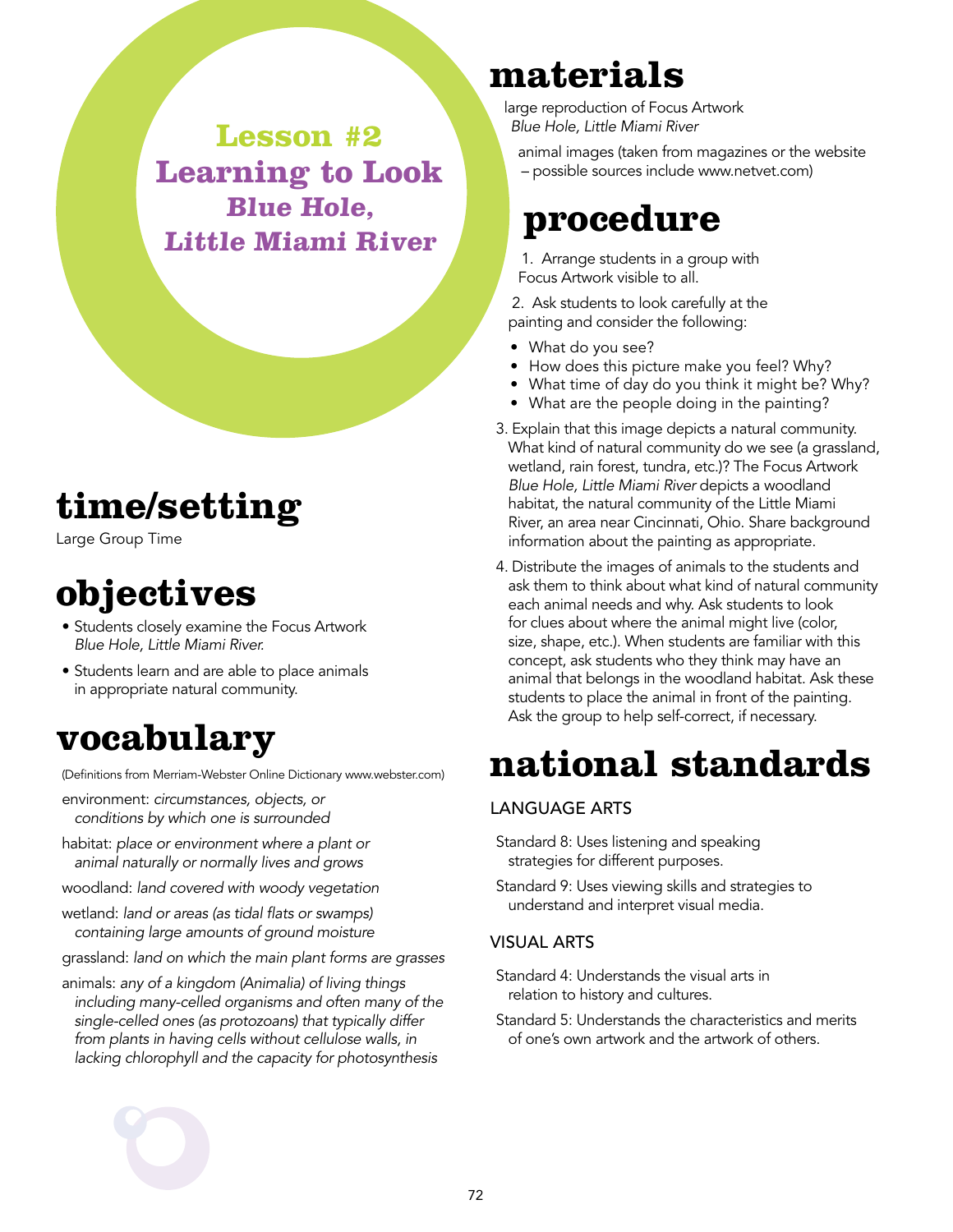**Lesson #3 We Know! A River Ran Wild**

### **time/setting**

Large Group Time

### **objectives**

- Students read and discuss the Focus Book *A River Ran Wild*.
- Students make predictions and interpret the message of the Focus Book *A River Ran Wild*.
- Students compare details in the Focus Book and Focus Artwork discussing the natural communities represented in each.
- Students recall an item from the Focus Book *A River Ran Wild*, draw an image of item from book, and place item on the time line.

### **vocabulary**

(Definitions from Merriam-Webster Online Dictionary www.webster.com)

- environment: *circumstances, objects, or conditions by which one is surrounded*
- habitat: *place or environment where a plant or animal naturally or normally lives and grows*
- woodland: *land covered with woody vegetation*
- wetland: *land or areas (as tidal flats or swamps) containing large amounts of ground moisture*
- grassland: *land on which the main plant forms are grasses*
- animals: *any of a kingdom (Animalia) of living things including many-celled organisms and often many of the single-celled ones (as protozoans) that typically differ from plants in having cells without cellulose walls, in*

*lacking chlorophyll and the capacity for photosynthesis*

### **materials**

large reproduction of Focus Artwork *Blue Hole, Little Miami River*

Focus Book *A River Ran Wild* by Lynne Cherry writing materials scissors tape

large board

### **procedure**

- 1. Introduce the Focus Book *A River Ran Wild* by Lynne Cherry. Ask students to do the following:
- Make a prediction about what story this book tells.
- Look at the pictures on the cover and discuss.
- Do a picture walk, and talk about what might be happening in the story.
- Ask how it makes them feel to see the changes as the story progresses?
- 2. Read the Focus Book.
- 3. Have students create a visual time line using the major time frames of the book. Draw a large "river" on the board and ask students to draw animals or items they remember seeing from the book. You may wish to give examples, such as a beaver or a farm tool. Students will cut items out and place tape on the back of the items. Explain that the river stands for the story. Ask students to place items on the "river" in the order that the items appeared in the story.
- 4. Look at items placed on the board and discuss what students remembered from the book, and what they did not. Add to the river time line as necessary to convey the basic theme of the book.

### **national standards**

#### Language Arts

Standard 8: Uses listening and speaking strategies for different purposes.

Standard 9: Uses viewing skills and strategies to understand and interpret visual media.

#### Visual Arts

- Standard 4: Understands the visual arts in relation to history and cultures.
- Standard 5: Understands the characteristics and merits of one's own artwork and the artwork of others.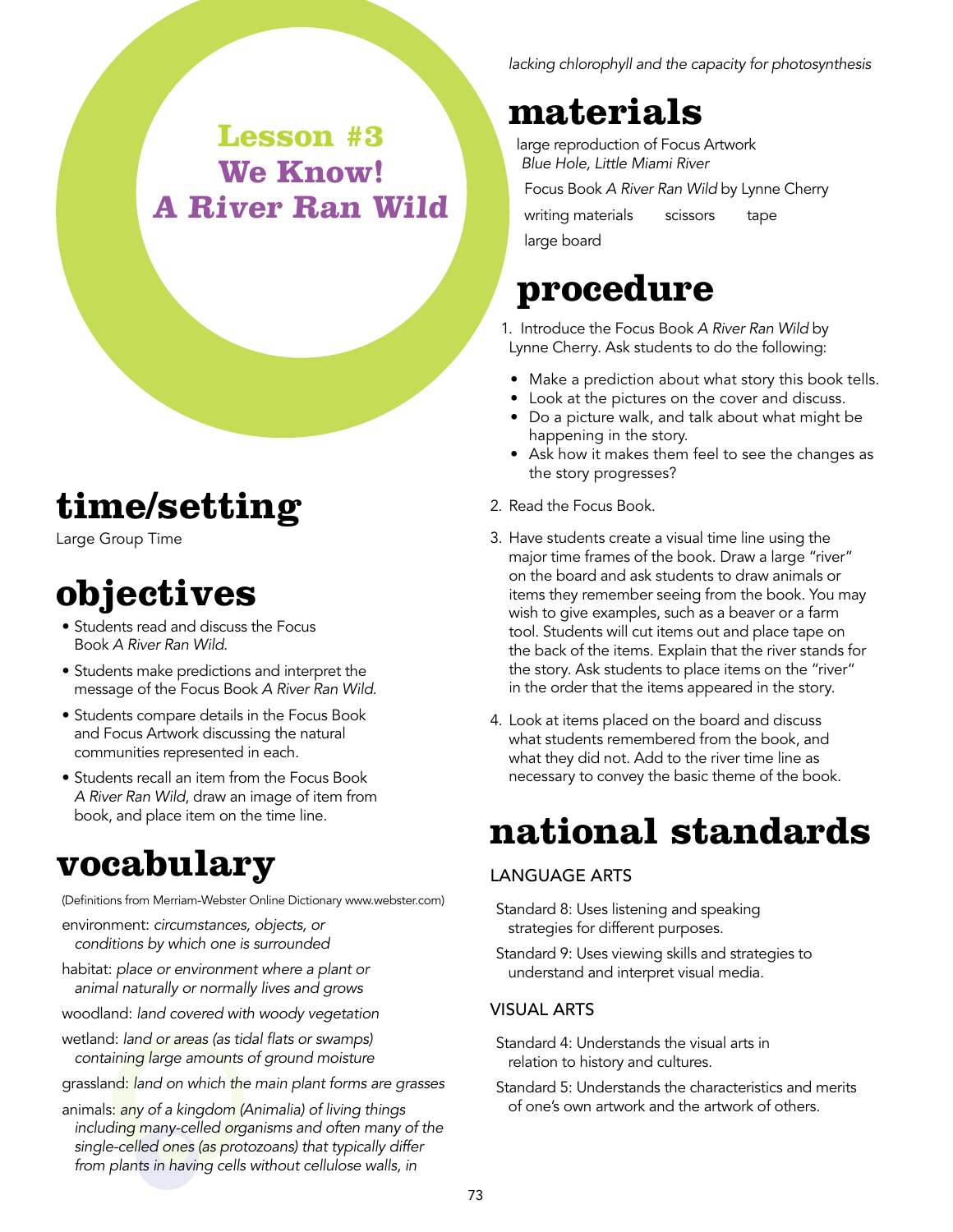### **Lesson #4 Be the Natural Community A Role-Playing Activity**

### **time/setting**

Large Group Time

### **objectives**

• Students participate in a role-play activity

about the natural community.

- Students reference the cause-and-effect relationship seen in the natural community in the Focus Book *A River Ran Wild*, and in the Focus Artwork *Blue Hole, Little Miami River.*
- Students respond in an appropriate manner to the role-play activity, demonstrating an understanding the interaction between components of the natural community and how those components work together.

### **vocabulary**

*(Definitions from Merriam-Webster Online Dictionary www.webster.com)* environment: *circumstances, objects, or conditions by which one is surrounded*

- habitat: *place or environment where a plant or animal naturally or normally lives and grows*
- woodland: *land covered with woody vegetation*
- wetland: *land or areas (as tidal flats or swamps) containing large amounts of ground moisture*
- grassland: *land on which the main plant forms are grasses*
- animals: *any of a kingdom (Animalia) of living things including many-celled organisms and often many of the*

*single-celled ones (as protozoans) that typically differ from plants in having cells without cellulose walls, in lacking chlorophyll and the capacity for photosynthesis*

### **materials**

space for a group of children to stand in a circle large reproduction of Focus Artwork *Blue Hole, Little Miami River,* by Robert S. Duncanson

Focus Book *A River Ran Wild* by Lynne Cherry

### **procedure**

- 1. Display Focus Book and Focus Artwork in a visible place.
- 2. Ask students to arrange themselves, standing in a circle.
- 3. Assign each student the following titles: animal, food, water, shelter, and space. Explain to students that these are very basic things in a natural community.
- 4. As students are standing in the circle, ask if the water supply in their natural community is being polluted, what would happen to the water? Ask students who are water to sit down. How would this lack of water affect the other elements? This is what happened in the Focus Book *A River Ran Wild*.
- 5. Ask students to stand up again. Examine *Blue Hole, Little Miami River*. Point out the rotting tree in the background. Propose that there is a tree virus spreading through the natural community. Ask all students labeled shelter to sit down. Discuss the consequences to the other elements.
- 6. Present other scenarios to students to demonstrate the connection between the basic elements of a natural community. Ask students to present scenarios.

### **national standards**

#### Visual Arts

- Standard 4: Understands the visual arts in relation to history and cultures.
- Standard 5: Understands the characteristics and merits of one's own artwork and the artwork of others.

#### **SCIENCE**

Standard 6: Understands relationships among organisms and their physical environment.

#### Language Arts

Standard 8: Uses listening and speaking strategies for different purposes.

#### Thinking and Reasoning

Standard 5: Applies basic trouble-shooting and problem-solving techniques.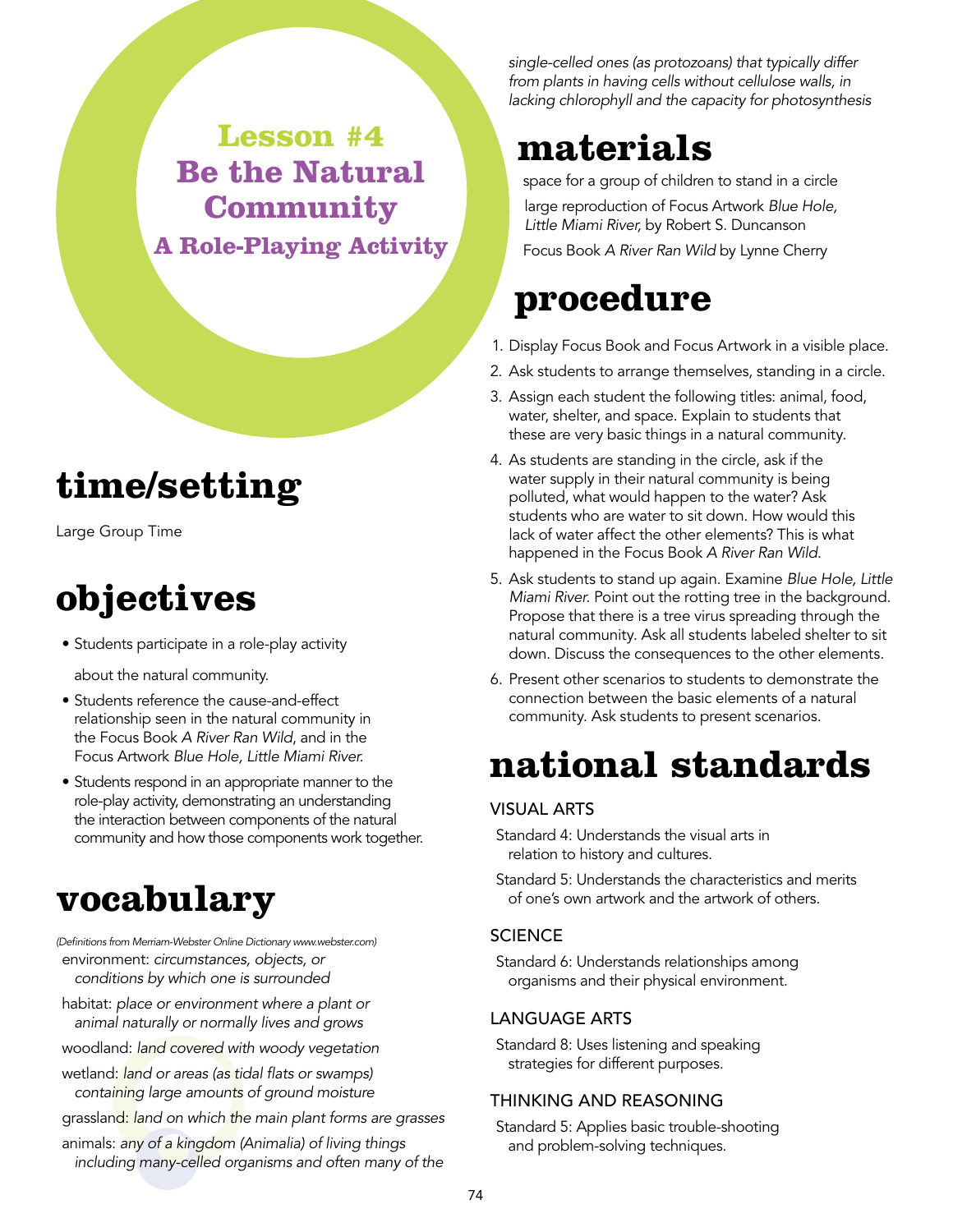### **resources**

- Asch, Frank. *The Earth and I*. Orlando: Harrcourt Brace & Company, 1996.
- Cherry, Lynne. *A River Ran Wild*. San Diego: Voyager Books, 1992.
- Davis, Wendy. *City Parks*. New York: Children's Press. 1998.
- EarthWorks. *50 Simple Things Kids Can Do to Save the Earth*. New York: Scholastic, 1998.
- George, Jean Craighead. *Everglades*. New York: Harper Trophy, 1997.
- Gibbons, Gail. *Recycle: A Handbook for Kids*. Boston: Little, Brown. 1996.
- Kalman, Bobbie. *The Colors of Nature*. Minneapolis: Milkweed Editions; 1st edition, 2002.
- LaMarche, Jim. *The Raft*. New York: Harper Trophy; Reprint edition, 2002.
- Locker, Thomas. *The Land of Gray Wolf*. New York: Picture Puffin, 1996.
- Lyons, Dana. *The Tree*. Bellevue, WA: Illumination Arts Publishing Company, 2002.
- Scieszka, Jon and Smith, Lane. *Science Verse*. New York: Viking, 2004.
- Tolmn, Marvin. *Hands-on Life Science Activities for Grades K-6*.San Francisco: Jossey-Bass, 1996.
- Yolen, Jane. *Welcome to the River of Grass*. New York: Putnam Juvenile. 2001.



### **time/setting**

Prepare the classroom by covering tables or desks with newspaper; set each place with high-quality paper, watercolor paint, and brushes. Clean water should be within arms' reach to each student.

### **objectives**

- Students apply knowledge of the natural community to a work of art of their creation.
- Students work collaboratively in using landscape resources.
- Students demonstrate knowledge of landscape painting.
- Students create a landscape painting by using watercolor media.

### **vocabulary**

(Definitions from Merriam-Webster Online Dictionary www.webster.com)

watercolor: *paint of which the liquid is a water dispersion of the binding material (as glue, casein, or gum)*

masterpiece: *outstanding work of art or craft*

landscape: *paintings that deal with the representation of natural scenery*

### **materials**

| paintbrushes | watercolor paints                       | watercolor paper |
|--------------|-----------------------------------------|------------------|
| plastic cups | old newspapers                          | scrap paper      |
| pencils      | magazine pictures of various landscapes |                  |

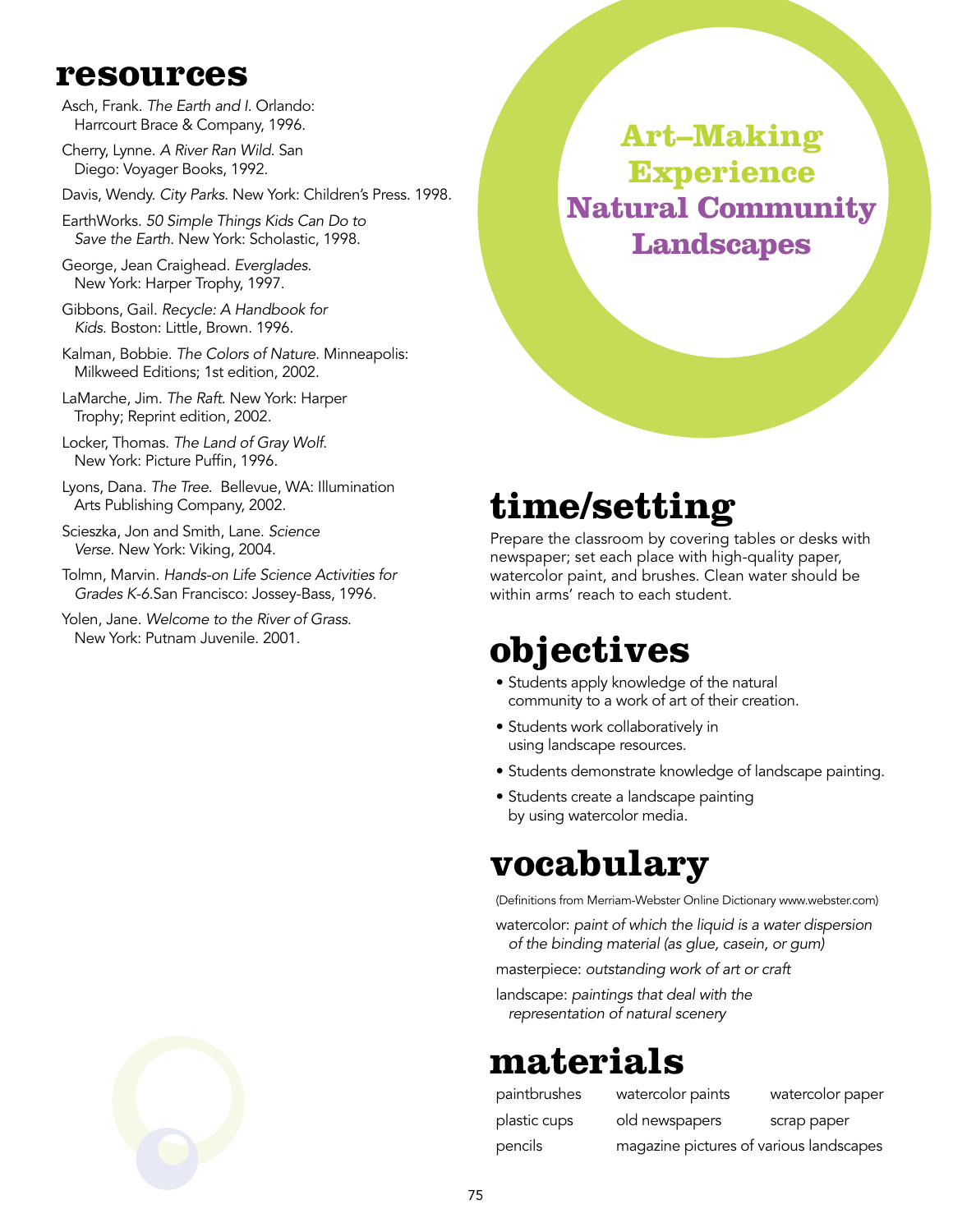### **procedure**

#### Day One

- 1. Discuss the definition of landscape. Share various pictures of landscapes, including the Focus Artwork *Blue Hole, Little Miami River*.
- 2. Assign and group students together according to landscape choice, and provide images of this type of landscape for inspiration. Be sure to include *Blue Hole, Little Miami River* and *A River Runs Wild* as part of available images. Collaborative groups may include landscapes such as seascape, woodscape, skyscape, grassland, rainforest, cityscape, etc.
- 3. Ask students to sketch the scene on a scrap piece of paper cut to the same size of the final painting. Practice using very little pressure on the pencil so the lines do not show through the paint. Work on using all of the paper and drawing images to the proper proportion. Finally, model and practice using watercolor paints by demonstrating different ways the brush moves and the marks it can make.

#### Day Two

- 1. Ask students to carefully and very lightly sketch the same image on the piece of quality paper. Remind students to take their time and try their best.
- 2. Send home a note with students to tell the parents that we will be painting with watercolors tomorrow and make sure they dress in old clothes.

#### Day Three

- 1. Prepare the environment as directed in teacher preparation section above.
- 2. Ask students to print their names on the back of their paintings before work is started.
- 3. Ask students to begin painting using light colors and plenty of water. (Students who overuse water can blot it with a paper towel.)
- 4. Encourage students to take breaks and look at the work from a distance to evaluate.
- 5. Encourage students to work through "mistakes" by blotting the problem area, or layering the painting to disguise the problem, etc
- 6. Dry painting flat; if warping occurs, flatten it by placing large books on top of the dry painting.
- 7. Frame the painting by mounting it on tag board and secure all the edges with colorful masking tape.

#### **EXTENSION**

Create an art show of the finished paintings, inviting other students and parents to view them.

## **national standards**

#### Language Arts

Standard 6: Uses reading skills and strategies to understand and interpret a variety of literary texts.

Standard 9: Uses viewing skills and strategies to understand and interpret visual media.

#### **SCIENCE**

Standard 6: Understands relationships among organisms and their physical environments.

#### Social Studies

Standard 2: Understands the history of a local community and how communities in North America varied long ago.

#### Visual Arts

- Standard 1: Understands and applies media, techniques, and processes related to the visual arts.
- Standard 3: Knows a range of subject matter, symbols, and potential ideas in the visual arts.
- Standard 4: Understands the visual arts in relation to history and cultures.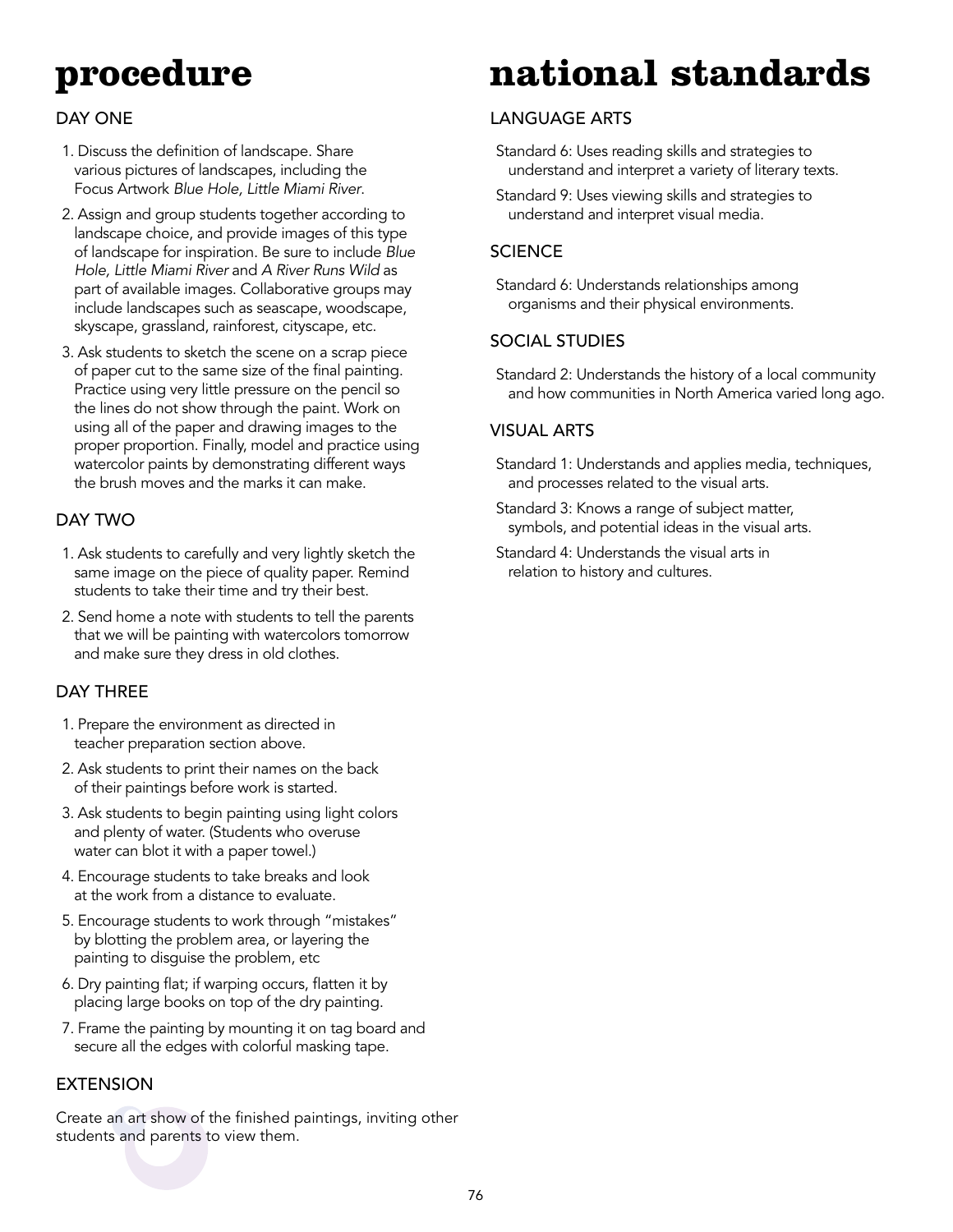



Robert S. Duncanson, *Blue Hole, Little Miami River,* 1851, Gift of Norbert Heermann and Arthur Helbig, 1926.18

### **Dear Adult Friends and Caregivers,**

As you know, your child recently participated in an art-integrated curriculum created by the Cincinnati Art Museum that explored the natural community. During this series of lessons, your child had the opportunity to discover this painting by famed American artist Robert S. Duncanson. The painting, entitled *Blue Hole, Little Miami River*, inspired a variety of responses and conversations.

We hope that you will look at *Blue Hole, Little Miami River* together with your child and talk about it. Below please find a variety of extension activities that you and your child may wish to try to expand the learning they have begun in class.

- 1. Create a Happy Earth Day card for our planet. Draw elements of your favorite natural habitat and use them to decorate a card on which you've already drawn planet Earth.
- 2. Do leaf rubbings using chalk or crayons on paper.
- 3. Do an experiment to see which uses up more water…a 10-minute shower or an average bath.
- 4. Are you a carnivore, herbivore, or omnivore? Look up the definitions, then research three of your favorite animals to see what they eat.
- 5. Recycled art supplies…create a collage using flattened boxes, wrappers, bottle caps, etc.
- 6. Visit the Cincinnati Art Museum. Call (513) 721-ARTS for more information, or go online at www.cincinnatiartmuseum.org. You can see the original *Blue Hole, Little Miami* while here!

Not from Cincinnati? Visit your local museum and look for images of different natural communities in landscapes, cityscapes and seascapes.

General operating support for the Cincinnati Art Museum is provided by